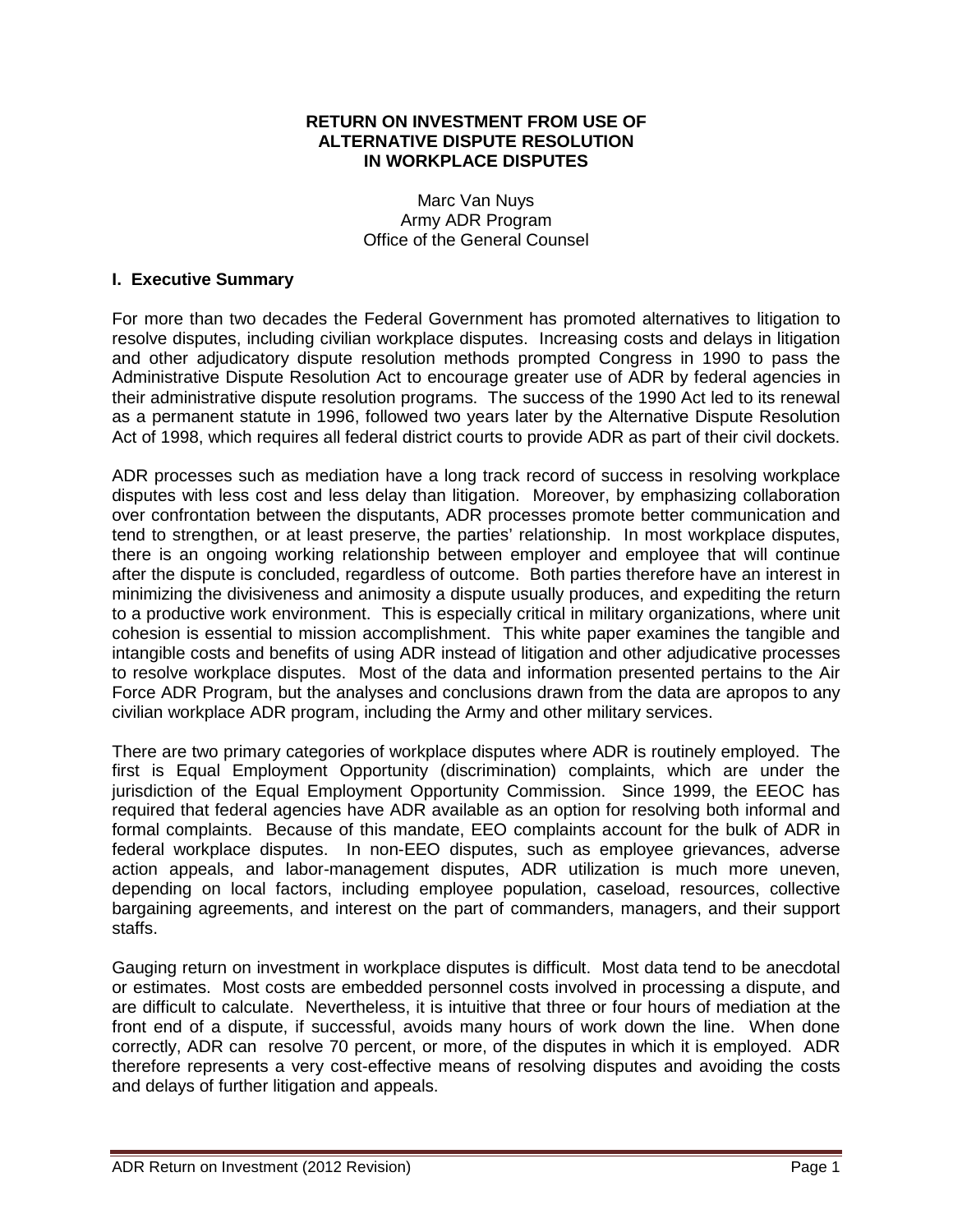### **II. Introduction**

Since 1990 the Federal Government has, by statute, favored the voluntary use of "alternative means of dispute resolution" over litigation to resolve disputes, whenever appropriate to do so. Driving this shift in emphasis away from litigation is the realization that most disputes do not involve novel points of law or unique facts that require a litigated outcome, and the acknowledgment that federal agencies simply cannot afford the increasing costs and delays that litigation demands.<sup>[1](#page-1-0)</sup> In most cases, voluntary informal procedures selected and controlled by the parties produce satisfactory outcomes much faster and with much less cost than litigation. Since 1996, the Department of Defense has had a regulatory policy mandating the establishment and implementation of ADR programs by all DOD components. Both the Air Force and Navy have had extensive, award-winning ADR programs dating back to the mid-1990's, and the Army, while not boasting a service-wide program until recently, has been in the vanguard of federal ADR practice with innovative programs implemented by Army Materiel Command and the Army Corps of Engineers, both of which have won national awards for excellence.

The primary considerations driving the emphasis on ADR are both tangible and intangible. The tangible benefits include the cost and time savings that most ADR processes offer when compared to litigation and other adversarial processes. ADR processes avoid overcrowded case dockets, move at a much faster pace than adversarial dispute resolution systems, dramatically reduce transaction costs (i.e., the out-of-pocket costs incurred in preparing for and conducting dispute resolution proceedings), and generally produce outcomes as good as, or better than, cases resolved by litigation and non-ADR settlements, and they do so in about 70 percent of the cases in which ADR is employed.

Among the intangible benefits of ADR are the ability of the disputants to maintain control over both the process and the outcome, and the ability to address and correct the problems that drive most workplace disputes without first having to find a violation of law or assign legal liability. Since ADR is a voluntary process, the parties have much more control over which procedure to use, who will serve as the neutral, which issues will be addressed, and what the outcome will be. Litigation and other adjudicatory procedures are much more rigid, with formal rules governing time limits, procedures that must be followed and evidence that can be considered, and the parties cede their control over the outcome to an outside decision-maker who may or may not understand or appreciate the factors underlying and driving the dispute. Moreover, unlike traditional adversarial procedures, ADR does not require a finding of legal liability to explore remedies to fix the problem. This is an important distinction in workplace disputes, since most such disputes do not involve a provable violation of law, but often involve genuine workplace problems such as lack of communication or management and leadership issues.

ADR is often a better choice then litigation, especially when preserving or improving the parties' relationship is important, as it usually is in workplace disputes. Most workplace disputes involve managers and employees who must continue to work together while the dispute is pending and after it is concluded. Therefore, there is a significant interest in minimizing the divisiveness and animosity that disputes usually produce, and facilitating the return to a productive work environment as soon as practicable. This is especially critical in military organizations, where unit cohesion and teamwork are crucial to mission accomplishment.

<span id="page-1-0"></span><sup>1</sup> See discussion of the statutory basis for ADR in Section III, *infra*.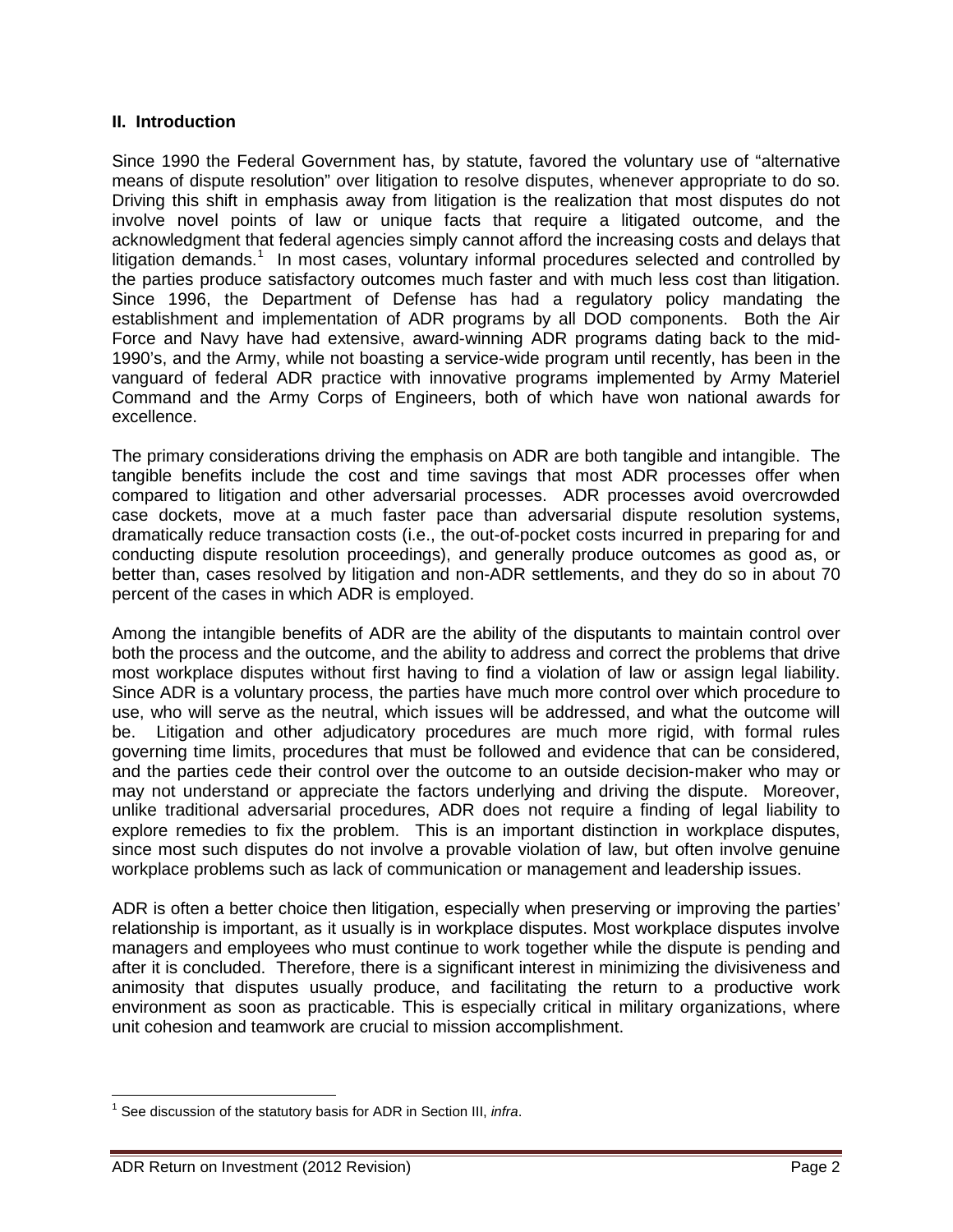Any discussion of return on investment when using ADR in workplace disputes must take into account not only the tangible costs associated with dispute management and resolution, but the intangible effects on workplace cohesion, morale, and productivity that inevitably ensue when a dispute turns employer and employee into adversaries. By focusing on early, flexible resolution of disputes using interest-based negotiation techniques that stress a collaborative search for a solution rather than an adversarial battle for unconditional victory, ADR addresses both the tangible and the intangible costs of dispute management and resolution.

### **III. Statutory and Regulatory Bases for ADR**

In its first foray into the use of ADR in federal administrative programs in 1990, Congress found that ADR processes are often preferable to the traditional administrative and judicial systems that rely on adversarial proceedings to resolve disputes. In the Administrative Dispute Resolution Act of 1990, Congress made the following specific findings:

- Administrative proceedings have become increasingly formal, costly, and lengthy resulting in unnecessary expenditures of time and in a decreased likelihood of achieving consensual resolution of disputes;
- Alternative means of dispute resolution have been used in the private sector for many years and, in appropriate circumstances, have yielded decisions that are faster, less expensive, and less contentious;
- Such alternative means can lead to more creative, efficient, and sensible outcomes;
- Such alternative means may be used advantageously in a wide variety of administrative programs; and
- The availability of a wide range of dispute resolution procedures, and an increased understanding of the most effective use of such procedures, will enhance the operation of the Government and better serve the public.<sup>[2](#page-2-0)</sup>

In light of these and other findings, Congress directed all federal agencies to scrub their administrative adjudicative, regulatory, and dispute management functions to determine whether ADR would be beneficial, and to develop and test programs over the ensuing five years to promote the use of ADR in their exercise of those functions. As a result of the success of those programs, Congress enacted the Administrative Dispute Resolution Act of 1996, $3$  which forms the basis for ADR programs in all federal agency administrative dispute activities. Among the mandates of the Act is a requirement that each federal agency adopt a policy addressing the use of ADR, that the head of the agency designate a senior official as the agency Dispute Resolution Specialist, and that agency personnel be trained in the use of ADR, including training in mediation and negotiation skills. Two years later, Congress directed all federal district courts to adopt ADR programs as well, $<sup>4</sup>$  $<sup>4</sup>$  $<sup>4</sup>$  signifying its strong intent to maximize the use of ADR in all</sup> federal disputes, both administrative and judicial.

In addition to federal district court ADR programs, the various administrative boards and tribunals in which workplace disputes are adjudicated have, to varying degrees, adopted their own ADR programs encouraging litigants to resolve the dispute through mediation or some other collaborative process. The EEOC, by government-wide regulation, requires all federal

<span id="page-2-0"></span> $2$  Administrative Dispute Resolution Act of 1990, P.L. 101-552, § 2, 104 Stat. 2736 (1990), codified at 5 U.S.C. § 571 Note (1999).<br><sup>3</sup> P.L. 104-320 (October 19, 1996), codified at 5 U.S.C. §§ 571-584.

<span id="page-2-1"></span>

<span id="page-2-2"></span><sup>&</sup>lt;sup>4</sup> Alternative Dispute Resolution Act of 1998, Pub. L. 105-315, *codified at* 28 U.S.C. § 651, *et seq.* (Oct. 30, 1998).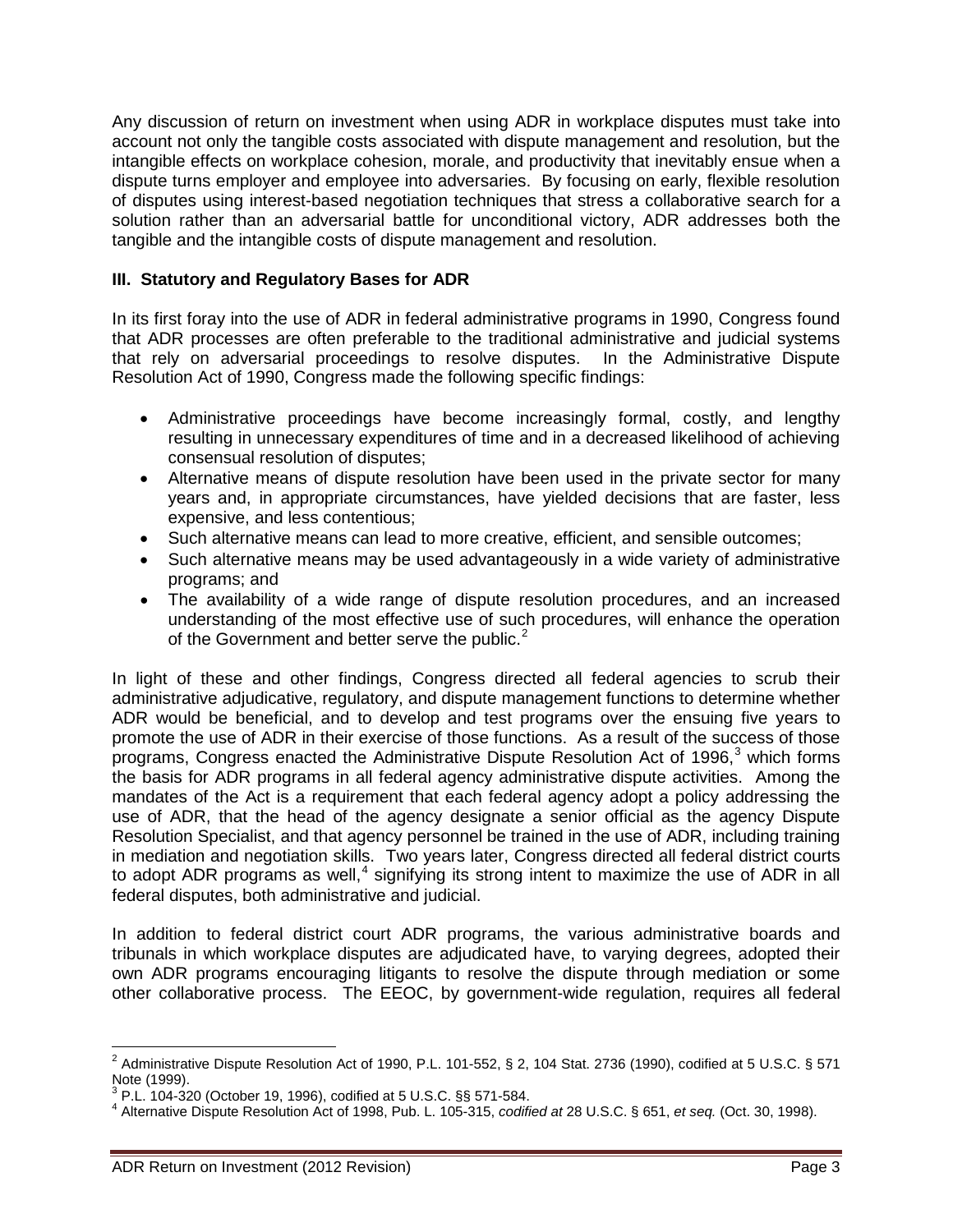agencies to ensure the availability of ADR to resolve EEO complaints.<sup>[5](#page-3-0)</sup> The Merit Systems Protection Board grants automatic extensions for filing appeals when the agency and appellant attempt ADR to resolve the appeal,<sup>[6](#page-3-1)</sup> and has an internal "Mediation Appeals Program" for attempt ABR to receive the appeal, and the source of the Federal Labor Relations Authority, which hears arbitration appeals and Unfair Labor Practice (ULP) charges in addition to other labor-management disputes, urges parties to utilize agency ADR processes in lieu of litigation, makes ADR available through its Collaboration and ADR Program, and offers training in the use of ADR to resolve ULP cases.<sup>[8](#page-3-3)</sup> In short, almost all administrative bodies that hear and decide workplace disputes in the federal government are stressing ADR, and many are requiring parties to at least attempt ADR before scheduling the dispute for hearing or trial. Once in ADR, parties are free to craft their own resolution. If no resolution is possible, they are free to resume the regular procedure.

In the Department of Defense, DoD Directive 5145.5, issued in 1996, requires all DOD Components to establish and implement ADR policies and programs and use ADR techniques as an alternative to litigation and formal administrative proceedings whenever appropriate. "Every dispute, regardless of subject matter, is a potential candidate for ADR." DODD 5145.5, ¶ 4.2. Regulations implementing ADR programs have been issued by both the Air Force (Air Force Instruction 51-1201) and the Navy (SECNAVINST 5800.13A). Both regulations direct that ADR be used "to the maximum extent practicable." The Army's ADR policy, re-issued by the Secretary of the Army on June 22, 2007, uses similar, albeit less forceful, language: ADR use is urged "in appropriate cases," and Army personnel involved in the resolution of disputes must "receive ADR training and consider ADR in each case."

Given the clear statutory, regulatory and policy trends we have seen over the last two decades, there is an unmistakable pattern emerging. ADR is no longer a mere situational "tool in the toolbox," to be employed only as a rare exception to litigation when tactical considerations dictate. It is, rather, a *fundamental* part of the federal dispute resolution landscape. In effect, the many years of successful ADR use in federal agencies including DOD and its components have produced a unanimous verdict that ADR represents a good return on investment. Still, it helps to examine and explain why this is so.

## **IV. The Dispute Environment**

In the military services, workplace disputes eligible for ADR are generally limited to those arising between management and *civilian* employees, not military members. Although there may be exceptions, ADR as a dispute resolution response is not as good a fit in a military-to-military environment as it is in the civilian environment, because of the tension between the parties' right of self-determination (a hallmark of ADR) and the commander's obligation to maintain good order and discipline. Therefore, while ADR is not necessarily incompatible with military realities in all cases, it is always the commander's prerogative whether to employ ADR, and under what conditions. As a result, ADR in workplace disputes tends to focus on civilian employees.

<span id="page-3-1"></span>

<span id="page-3-0"></span><sup>&</sup>lt;sup>5</sup> 29 C.F.R. § 1614.102(b)(2).<br><sup>6</sup> 5 C.F.R. § 1201.22(b)(1).<br><sup>7</sup> See http://ww<u>w.mspb.gov/appeals/mediationappeals.htm</u>.

<span id="page-3-3"></span><span id="page-3-2"></span><sup>&</sup>lt;sup>8</sup> See, e.g., 5 C.F.R. § 2423.7(a) (authorizes an "alternative case processing procedure" using a "problem-solving approach" to resolve Unfair Labor Practice allegations if the parties agree); 5 C.F.R. § 2424.10 (making available the Collaboration and Alternative Dispute Resolution Program to resolve negotiability appeals).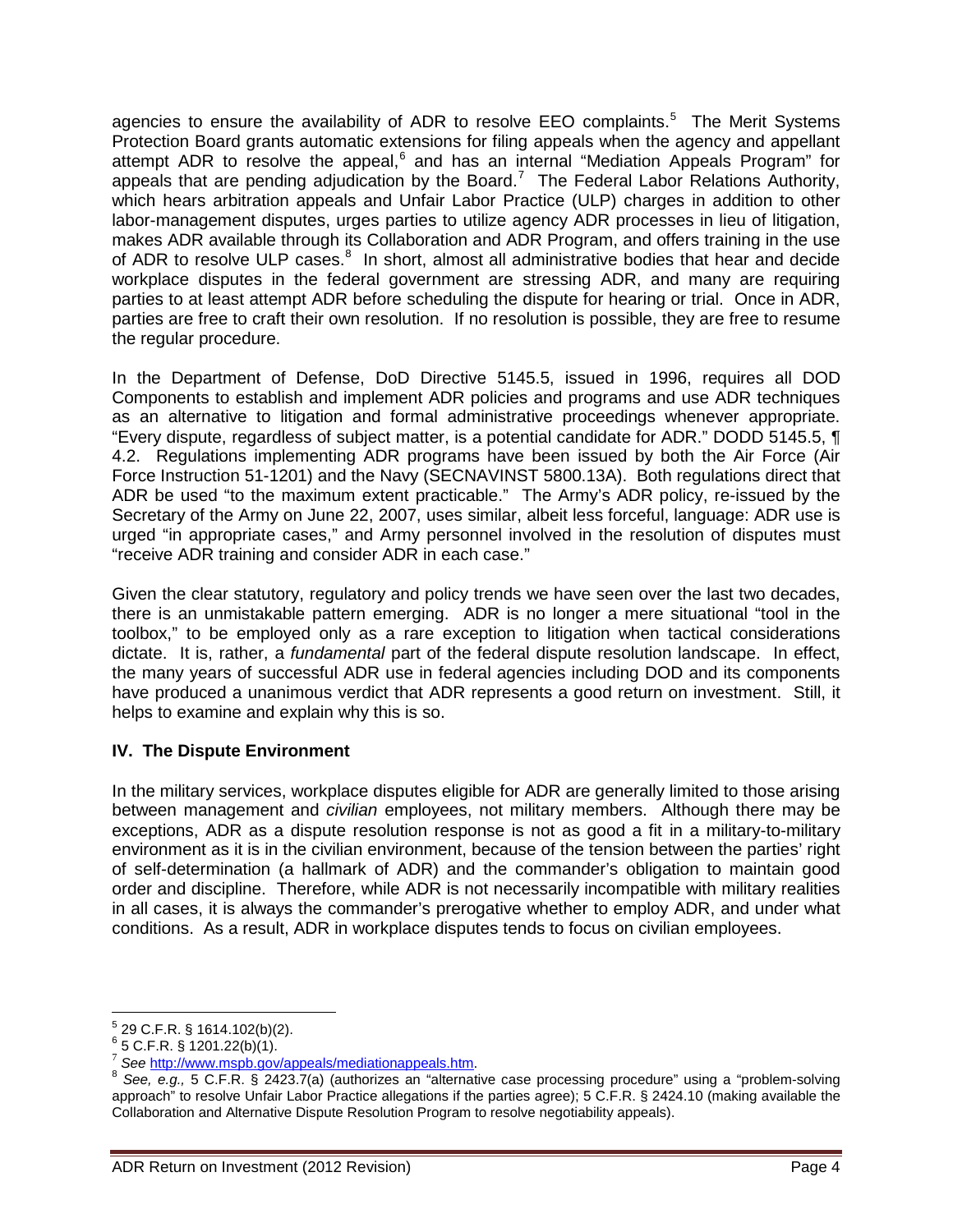Workplace disputes fall into two broad categories: EEO claims and non-EEO disputes. For our purposes, the term "workplace disputes" covers six major categories of civilian employmentrelated disputes:

- EEO claims (alleging violation of specific federal laws prohibiting discrimination on the basis of race, color, religion, sex, national origin, age, disability, or reprisal).
- Employee grievances under a negotiated grievance procedure in a collective bargaining agreement (NGP).
- Employee grievances under an agency administrative grievance procedure (for employees not subject to a collective bargaining agreement).
- Employee appeals to the Merit Systems Protection Board (MSPB).
- Allegations of Unfair Labor Practices (ULP) under the Federal Labor-Management Relations Statute.
- "Other" disputes that arise in the workplace environment but defy categorization under any of the foregoing descriptions.

Since EEO claims, negotiated grievances (NGPs) and ULPs account for most workplace disputes (that has been the Air Force experience—see Chart 1), this paper focuses on those three dispute categories.

## **V. The Paradigm: EEO Complaints**

EEO complaint processing in federal agencies is governed by rules and procedures established by the EEOC and enforced by the EEOC's Office of Federal Operations (OFO). Under these procedures, federal agency EEO complaints are processed in two stages. The first stage is an informal, "pre-complaint" process, in which the agency attempts through counseling or ADR to resolve the employee's complaint. There is no adjudication mechanism at this stage; therefore, any "resolution" must be one the employee and management accept. If the employee is not satisfied with the informal pre-complaint outcome, he or she may file a formal, written complaint of discrimination, which triggers a much more elaborate process that includes an agency investigation of the complaint, an opportunity for an administrative hearing before an EEOC administrative judge (AJ), a final decision by the agency, appeal to the EEOC itself, and possible litigation in the federal courts.

The administrative process for a formal complaint of discrimination entails a period of as much as 400 days from filing the complaint until the agency renders its final decision, assuming all time standards are met (less if the complainant does not request a hearing). In reality, a typical case takes 15 months or more to process through the administrative stage, another one to two years if it goes to hearing and AJ decision, several months for appeals to the EEOC, and an additional two-plus years if litigation ensues in federal court. By contrast, informal resolutions using ADR average less than 40 days.

The federal EEO process is a logical starting point for any analysis of ADR return on investment. There are several reasons for this: First, EEO complaints and pre-complaints typically account for the single largest portion of civilian workplace disputes, accounting for almost half of all Air Force disputes from FY 02-06. See Chart 1.<sup>[9](#page-4-0)</sup> Second, DoD investigators have long used facilitative ADR techniques to encourage the parties to settle prior to the investigation, thus providing a an institutional history of ADR processes in EEO complaints.

<span id="page-4-0"></span><sup>&</sup>lt;sup>9</sup> Although the Army does not maintain detailed records of non-EEO cases, from ADR reports of recent years, the number of EEO cases (pre-complaint and formal complaint) appears to exceed the number of non-EEO cases.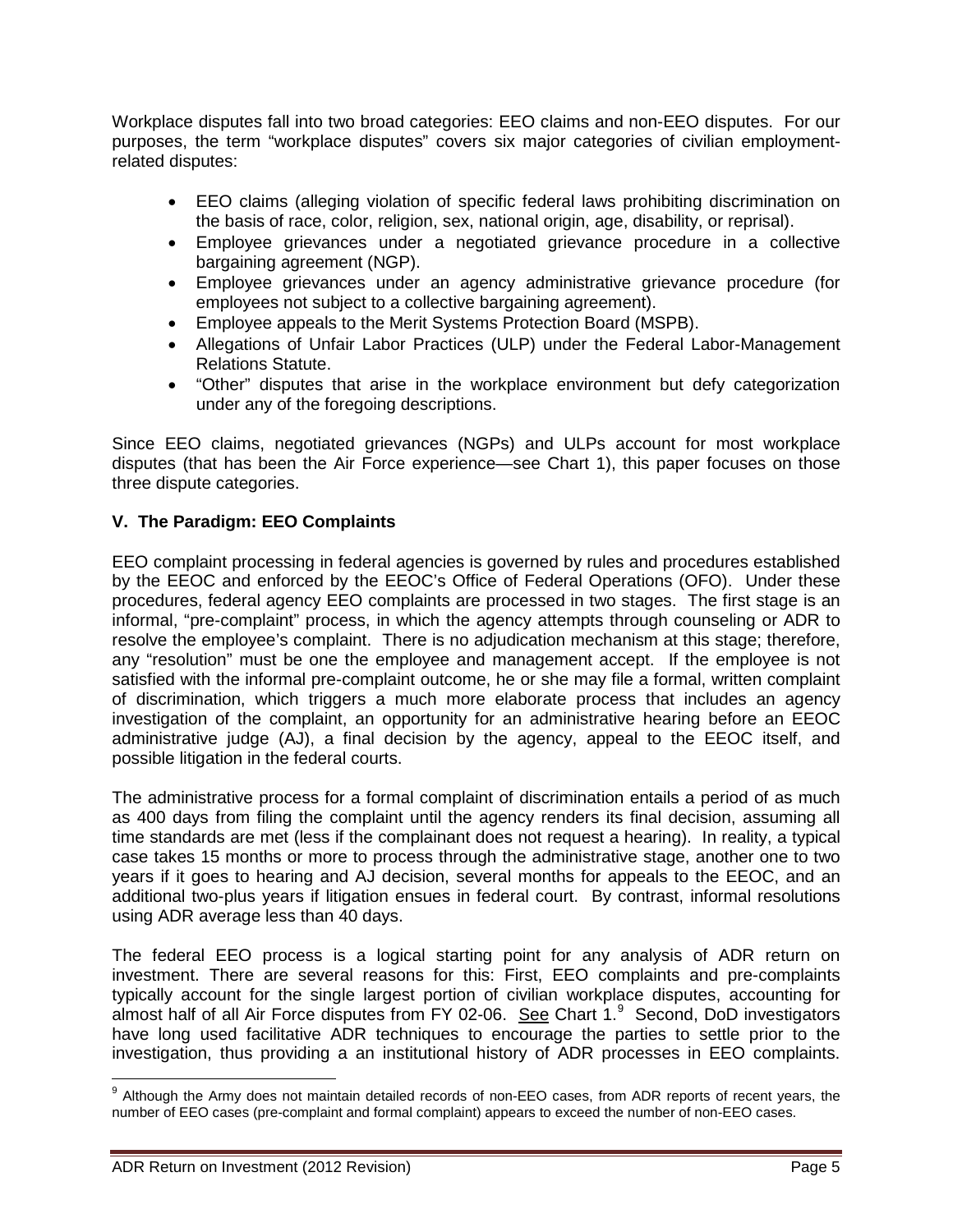Third, the EEOC regulations require all federal agencies to make ADR available to complainants at both informal and formal stages of a complaint, and EEOC federal agency guidance stresses the value of ADR at the informal, pre-complaint stage. This ensures at least a theoretical degree of uniformity in the EEO process that does not exist for other workplace dispute ADR programs. Fourth, federal agencies are required to report their EEO ADR activity annually to the EEOC, thus providing one of the few recurring sources of standardized statistical data. Finally, the EEO process is the only area of workplace disputes in which research has been conducted to quantify the comparative costs between formal and informal complaint processing.



Chart 1. Types of disputes as a percentage of all Air Force workplace disputes- FY 02-06.

1. Early Involvement. In general, the earlier in the process a dispute is resolved, and the faster it is resolved, the greater the savings. In the informal pre-complaint stage of the EEO process, ADR is expressly authorized as an alternative to "traditional counseling." Pre-complaints that are resolved at this stage go no further. Those not resolved can be filed as formal complaints, which are subject to the administrative machinery of investigation, adversarial hearings, appeals to the EEOC, and, finally, litigation in the federal courts. Resolving a complaint at the informal stage avoids the time and cost of the formal complaint process. A 1998 Air Force study found an 8-to-1 advantage in time and money in resolving an EEO complaint at the informal stage (Chart 3).

Overall, ADR is much faster at resolving EEO complaints than other resolution methods. For example, in FY 2011 the Army reported an average of 260 days to close 1279 formal complaints. Complaints that resulted in Final Agency Action, including cases with involvement of an EEOC administrative judge, was 296 days, and non-ADR settlements averaged 260 days. ADR settlements, however, averaged 160 days to completion.<sup>[10](#page-5-0)</sup> Informal pre-complaints

<span id="page-5-0"></span><sup>&</sup>lt;sup>10</sup> Source of data is the Army's Annual Federal EEO Statistical Report of Discrimination Complaints (EEOC Form 462), for FY 2010.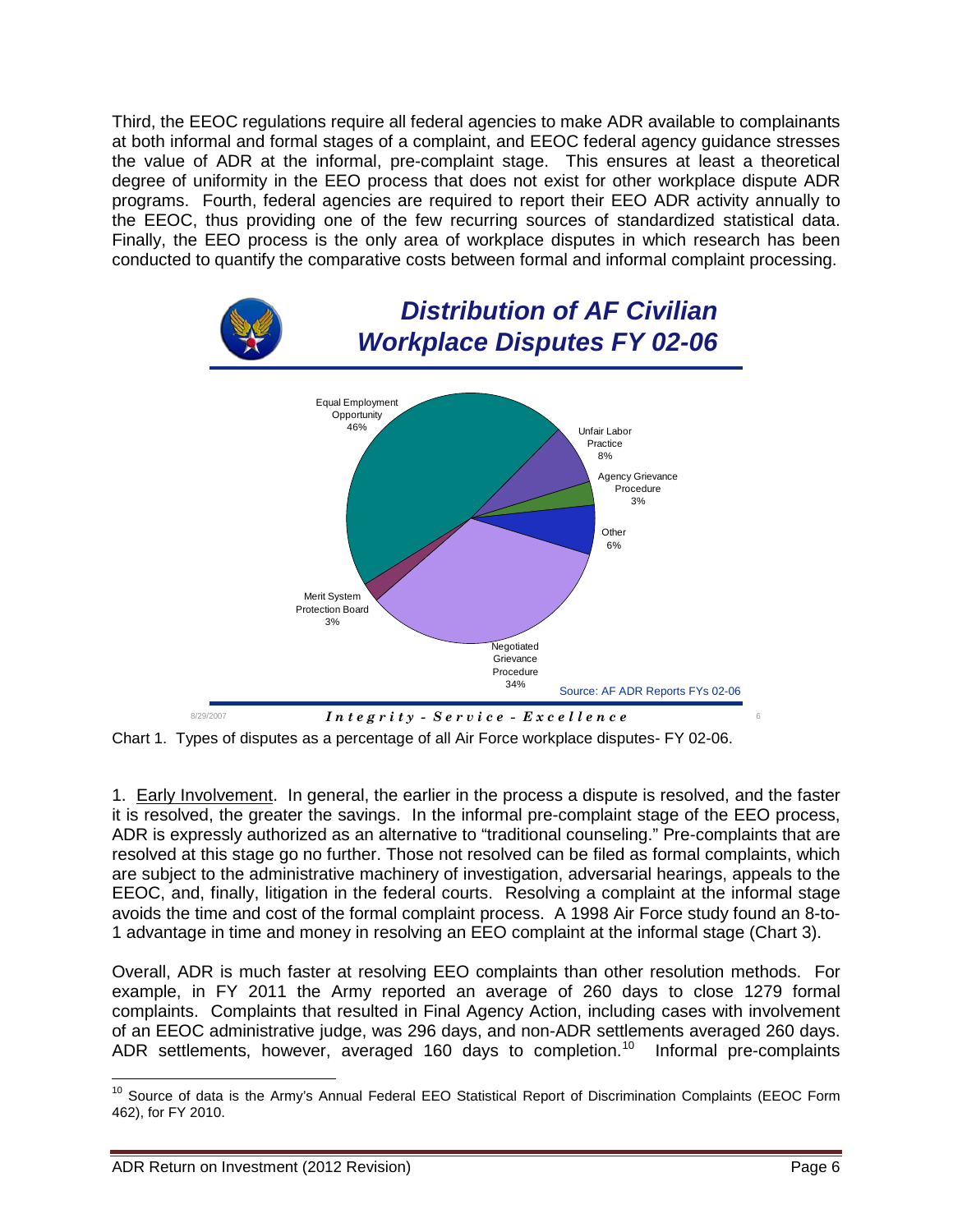resolved through ADR took even less time—an average of 37 days. See Chart 2. In the EEO business, faster case closures equate to cost avoidance and less disruption in the workplace.

Many pre-complaints are resolved informally through the use of ADR-like techniques even when ADR is not selected to resolve the matter. Many EEO counselors are trained as mediators or as facilitators, and can use those skills to resolve the complaint as part of the traditional counseling process. These "early involvements" also promote the interest in early, informal, collaborative outcomes. The bottom line is this: whatever technique is used, the goal is to resolve disputes as early as possible, by the most expeditious means available, using the least resources, and at the lowest organizational level.



Chart 2. Average days to closure for EEO complaints in FY 2011 - ADR vs. non-ADR.



Chart 3. Average informal versus formal processing time and costs in EEO complaints. Source: Air Force Audit Agency.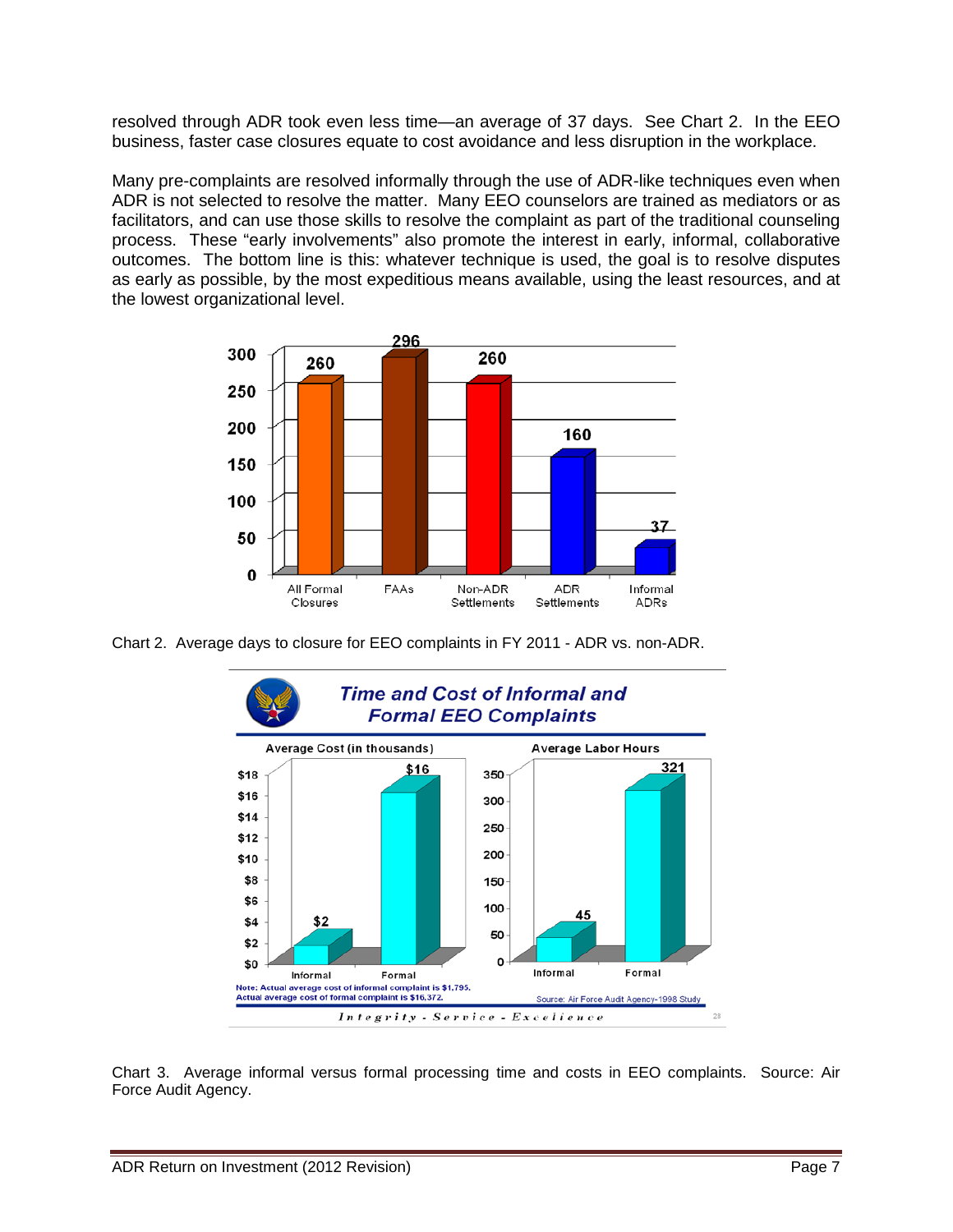2. What About the Outcome? Resolving disputes early in the informal stage through ADR is only half the story. Any case can be resolved if one side simply gives the other what it wants. To test whether early resolution through ADR really is a more economical way of doing business, we have to look not only at the transaction costs (i.e., labor hours and process costs), but also at the average settlements. Although most EEO settlements involve non-monetary elements, making case-to-case comparisons difficult, many do include monetary benefits, including back pay, compensatory damages, lump sum payments, and attorneys fees. Of course, these elements exist in the outcomes of formal complaints as well, whether they settle or not. The question is whether settling EEO complaints through the use of ADR results in significantly greater monetary benefits than resolving them through the traditional process. From data collected for the EEOC, the answer to this question is no.

As depicted in Chart 4, in FY 2009 (last year for which data is available), average monetary benefits paid in EEO cases that were settled informally, or via ADR at the formal complaint stage, were significantly less than in cases resolved through non-ADR means. In fact, monetary benefits in *formal* complaints settled through the use of ADR tend to be less than benefits paid in *informal* pre-complaints resolved without ADR. Compared to benefits paid in cases that went to hearing, there is no comparison. In addition, investigation costs for formal complaints cost an additional \$4,000 to \$8,000, or more, per case. ADR, whether used in the informal or the formal stage of complaint processing, avoids these extra costs and provides greater control over payouts than non-ADR resolutions, whether achieved by settlement or litigation. Between the savings in transaction costs and lower monetary benefits, ADR demonstrates its value as a cost-effective means of resolving EEO complaints.



# Average Monetary Payouts in EEO Cases FY 2009

Chart 4. Average monetary pay-outs for EEO cases - ADR versus non-ADR (all agencies).

3. Intangible Costs and Benefits. Very few EEO complaints result in a finding of discrimination, usually around 3 percent or less. For example, of the 1279 formal complaint closures reported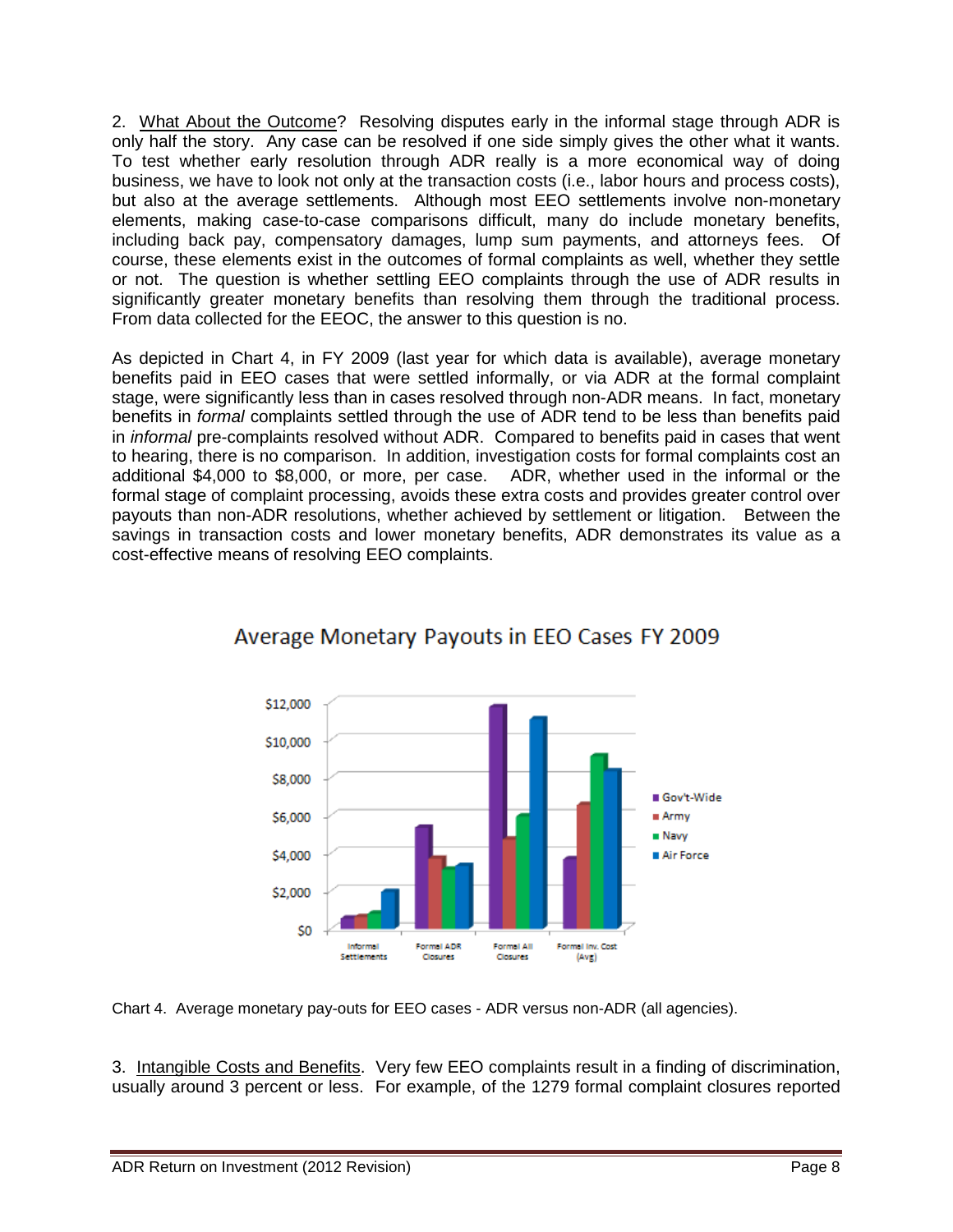by the Army to the EEOC for FY 2010, only 7 involved a finding of discrimination.<sup>11</sup> This works out to a finding rate of less than one percent. Yet that does not mean the other 99-plus percent of cases are all frivolous or totally without merit (although some undoubtedly are). In 1996 the EEOC conducted an exhaustive study of federal sector cases, and found that the large majority of cases that failed to establish actionable discrimination did involve a tangible workplace problem, usually a breakdown in communication. Whether a complaint stems from unlawful discrimination or a non-legal problem such as a lack of communication or a perception of unfairness, it represents a threat to the productivity of the work environment and a problem for management. When it goes unresolved, it becomes a continuing, and growing threat. In the military context, an ongoing, unresolved workplace dispute lowers employee morale and productivity, disrupts teamwork, erodes unit cohesion, increases the risk of absenteeism, onthe-job injuries, and additional complaints and grievances, and negatively impacts the mission. These in turn entail additional costs to command and management, who must process, evaluate, review, and respond to these complaints whether they have merit or not.

Unfortunately, the formal EEO complaint process does nothing to ameliorate these concerns. With its emphasis on lengthy investigations, pre-hearing discovery, overcrowded EEOC hearing dockets, delays in getting a decision, appeals to the EEOC, and possible legal action in the federal courts, the formal process amplifies the negative aspects of delay. Moreover, because the formal EEO complaint process is at bottom a legal process--designed only to answer the limited question of whether unlawful discrimination occurred--there is no mechanism for dealing with the underlying workplace problem in the vast majority of cases where no discrimination is found. In short, the traditional EEO process, particularly in its formal phase, stifles creativity in searching for a solution to the problem. Thus, the vast majority of complainants who pursue their rights through the formal process to its conclusion more often than not find themselves without a remedy, and back in the same environment that produced the complaint.

ADR solves that problem by allowing the *parties* to frame the issues for resolution and to craft the solution. Since there is never a finding or admission of liability, ADR settlements allow the parties to explore outcomes that are not available for the adjudication process. Rather than limit itself to the narrow legal questions involved in a formal hearing and adjudication of an EEO complaint, ADR techniques such as mediation allow the parties the flexibility to address the real basis of the dispute and develop creative options to fix it. Fixing the problem substantially reduces the likelihood of a repeat complaint and yields a more satisfied, more productive employee. For this reason, the EEOC has identified ADR as one of the key elements in its strategic plan.

It has long been believed in employment law that the more effective the dispute resolution process is at solving problems, the lower the incidence of complaint activity. The U.S. Postal Service has cited rapidly declining complaint rates following its adoption in 2000 of an aggressive mediation program known as "REDRESS" to make such a claim. Although the Air Force has not made such a claim, it too has experienced a significant downward trend since ADR was adopted as part of the EEO process in 2000, as shown in Chart 5.

<span id="page-8-0"></span><sup>&</sup>lt;sup>11</sup> U.S. Army, Annual Statistical Report of Discrimination Complaints, Part VI (EEOC Form 462), FY 2011.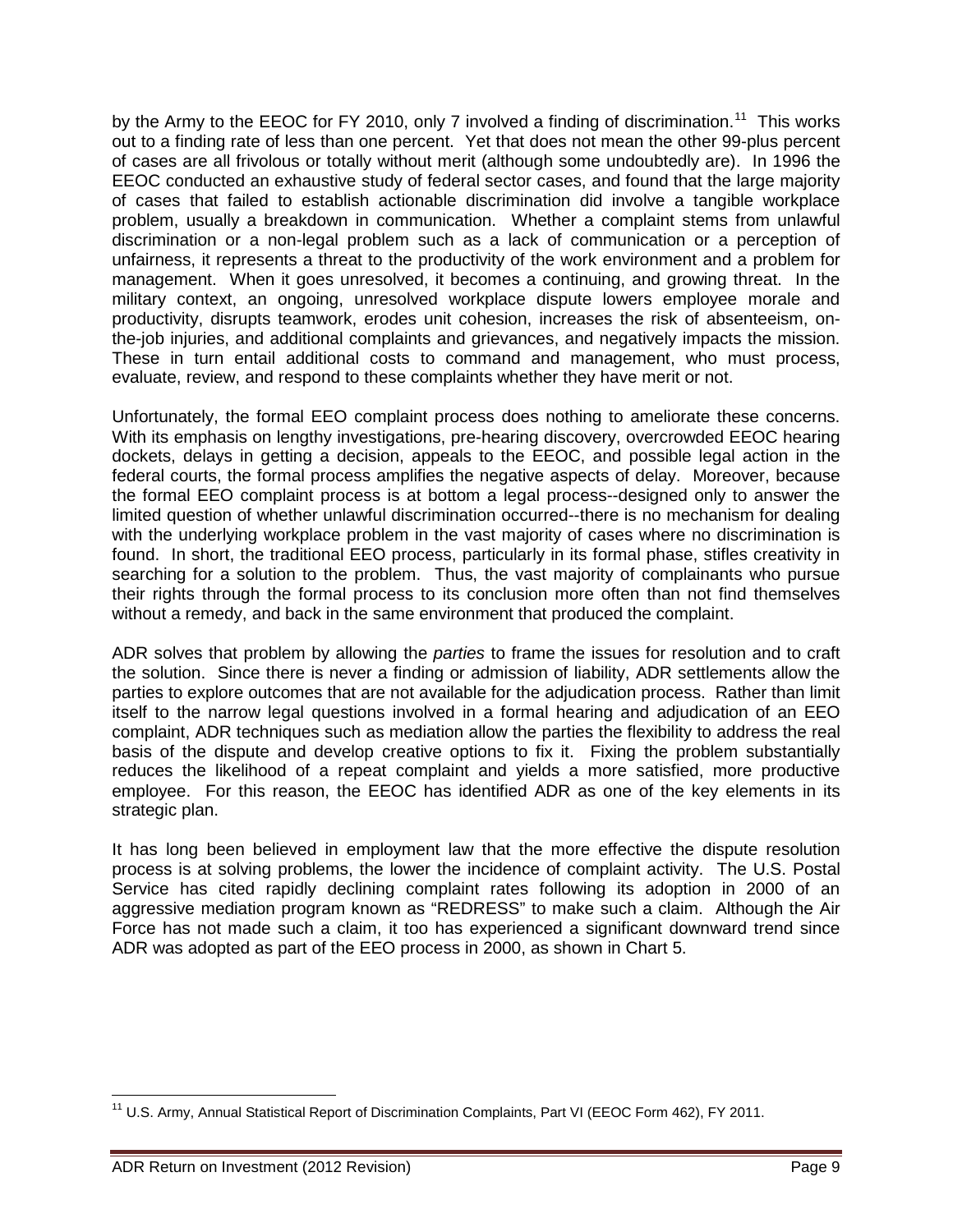



## **VI. Employee Grievances and ULPs**

1. Grievances. Unlike the EEO complaint procedure, which is uniformly applied regardless of the agency, procedures for resolving grievances are negotiated as part of the collective bargaining agreement between management and the union. These agreements are bargained at the installation level, so an installation with more than one bargaining unit will have more than one collective bargaining agreement, each with its own negotiated grievance procedure. Although all grievance procedures share common features (for example, they all must provide for binding arbitration), there can be considerable variance in scope and process. Accordingly, meaningful and tangible cost and benefit data are hard to come by. Nevertheless, one can make the case for ADR as a cost-effective alternative to the typical grievance procedure found in most collective bargaining agreements.

For example, a typical three-step negotiated grievance procedure requires the grieving employee to file a written grievance with his or her supervisor, who then refers the grievance to a management official, known as the Designated Management Official (DMO), for decision. An employee dissatisfied with the outcome at step one can file a step two grievance with commander or other senior official, who considers the matter and renders a decision. An employee who is dissatisfied with the decision at step two can request the union to invoke binding arbitration (step three), but only the union can invoke arbitration. Arbitration costs are typically split equally between the union and management. A typical one-day arbitration costs about \$5,000 or more, depending on the arbitrator's fees and travel costs. The union's share would be \$2,500 or more. Not surprisingly, the union invokes arbitration in relatively few employee grievance cases unless the issue is of particular union interest or affects a large number of bargaining unit employees. Accordingly, most employee grievances effectively end at steps one or two, with or without a resolution to the employee's satisfaction.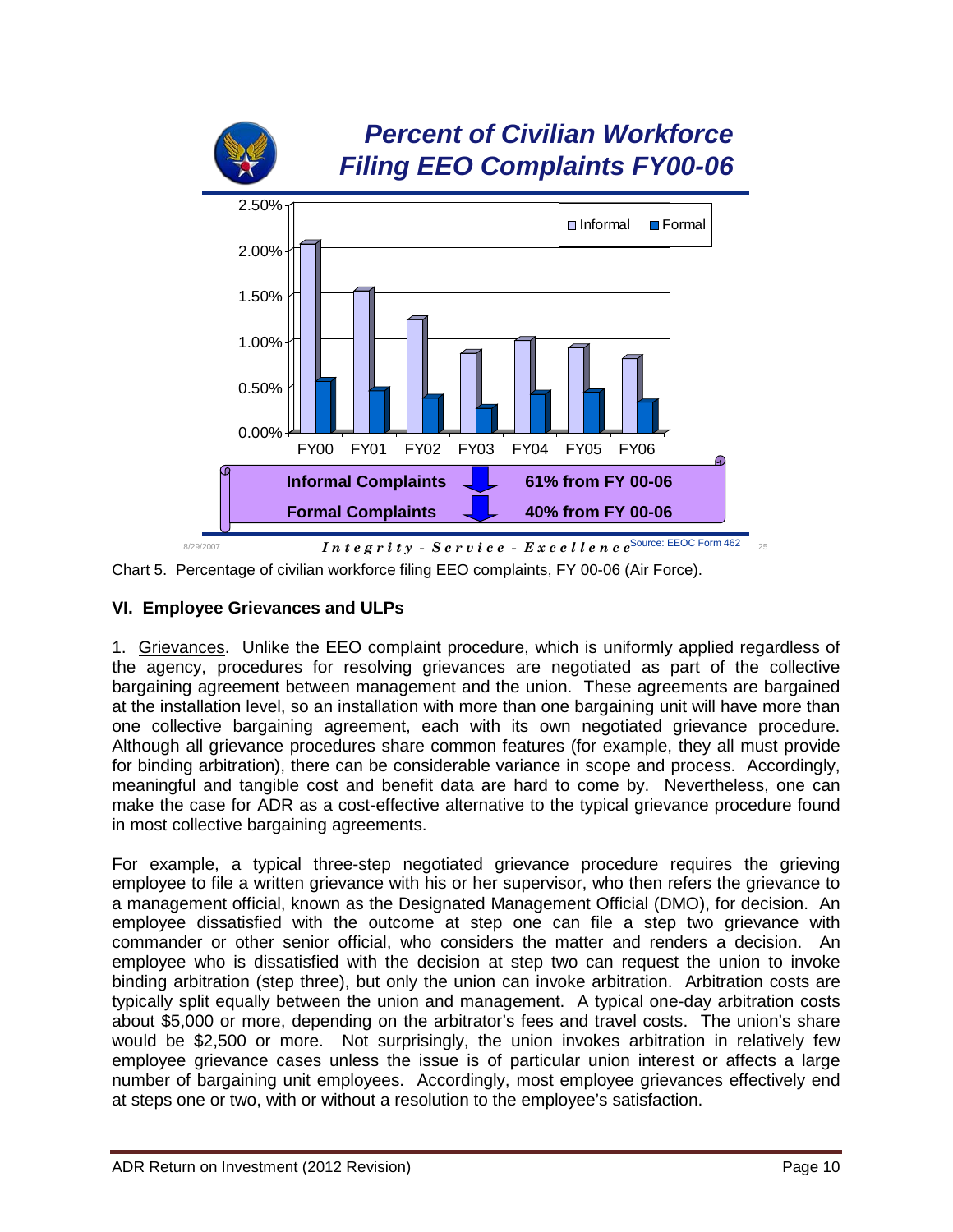In grievances that do end up in arbitration, the arbitration award is potentially subject to further legal proceedings by either or both parties. The decision, or award, by the arbitrator is binding on both parties, meaning they cannot simply disregard or disavow it. Either party can appeal the award by taking exceptions, which are heard by the Federal Labor Relations Authority. Grounds for appeal are extremely limited, in keeping with federal labor policy to promote the finality of arbitral decisions. In those limited situations where an appeal is actually upheld, the parties are back at square one, with further proceedings and expenditure of resources likely. If the arbitration concerns a complaint of discrimination (federal law permits a negotiated grievance procedure to include discrimination complaints), the award may be appealed to the EEOC, where it is likewise vulnerable to possible reversal and further protracted proceedings. If the arbitration concerns a matter that is appealable to the Merit Systems Protection Board, the award may be appealed to the MSPB, with similar authority to reverse and remand the award for further proceedings. In short, binding arbitration, though technically an ADR procedure in its own right (because it avoids litigation in the courts), is a procedure that modern-day ADR programs try to avoid because of cost, lengthy appeals, and lack of finality.

Fortunately for the agency, most grievances do not go to arbitration, thus avoiding the costs and potential costs of hearings, appeals, and further proceedings. But even though the agency avoids these additional costs in most employee grievances, it doesn't avoid all costs. There is the time spent by supervisors, designated management officials and commanders or their designees reviewing the grievance and supporting documentation, interviewing witnesses if necessary, conferring with personnel specialists and lawyers, and preparing the decision. There is the time spent by personnel specialists preparing the grievance file and advising decision officials, and there is the time spent by the lawyer advising the decision official and reviewing the package for legal sufficiency. Finally, there is the official time allowed the employee and his or her union representative to pursue the grievance.

Given the informal nature of most negotiated grievance procedures at the early stages and the escalating cost potential as a grievance moves through the procedure to binding arbitration, the negotiated grievance procedure is usually an excellent candidate for ADR. Of course, introducing an ADR option into the negotiated grievance procedure must be negotiated with and agreed to by the union before it can become effective.

## 2. Estimates of Cost Savings Using ADR in Grievances – the Hill and Tinker AFBs Experience

Hill Air Force Base, a large Air Logistics Center (ALC) in Utah, offers mediation very early in the NGP procedure, and also offers peer-review<sup>[12](#page-10-0)</sup> as an alternative to arbitration at the third step. Hill estimated that early mediation avoided costs of \$910,000, and peer review avoided another \$23,678 in FY 2006.<sup>[13](#page-10-1)</sup> Hill has championed proactive dispute resolution through preventive mediation and conflict coaching to identify and address conflicts before they become disputes, thereby avoiding another estimated \$268,000 in processing costs. In arriving at these estimates, Hill used a consensus estimate between its ADR program manager, HR office and union local of the average hours spent in mediation (14 hours from filing the grievance until settlement/impasse) versus the various steps of the grievance procedure (up to 144 hours if arbitration is invoked). Applying the Center's standard hourly labor rate (a combined rate Hill

<span id="page-10-0"></span> $12$  Peer review is a procedure in which a management-union panel considers and decides a grievance. It is usually offered as a voluntary alternative to binding arbitration.

<span id="page-10-1"></span>Last year for which data are available.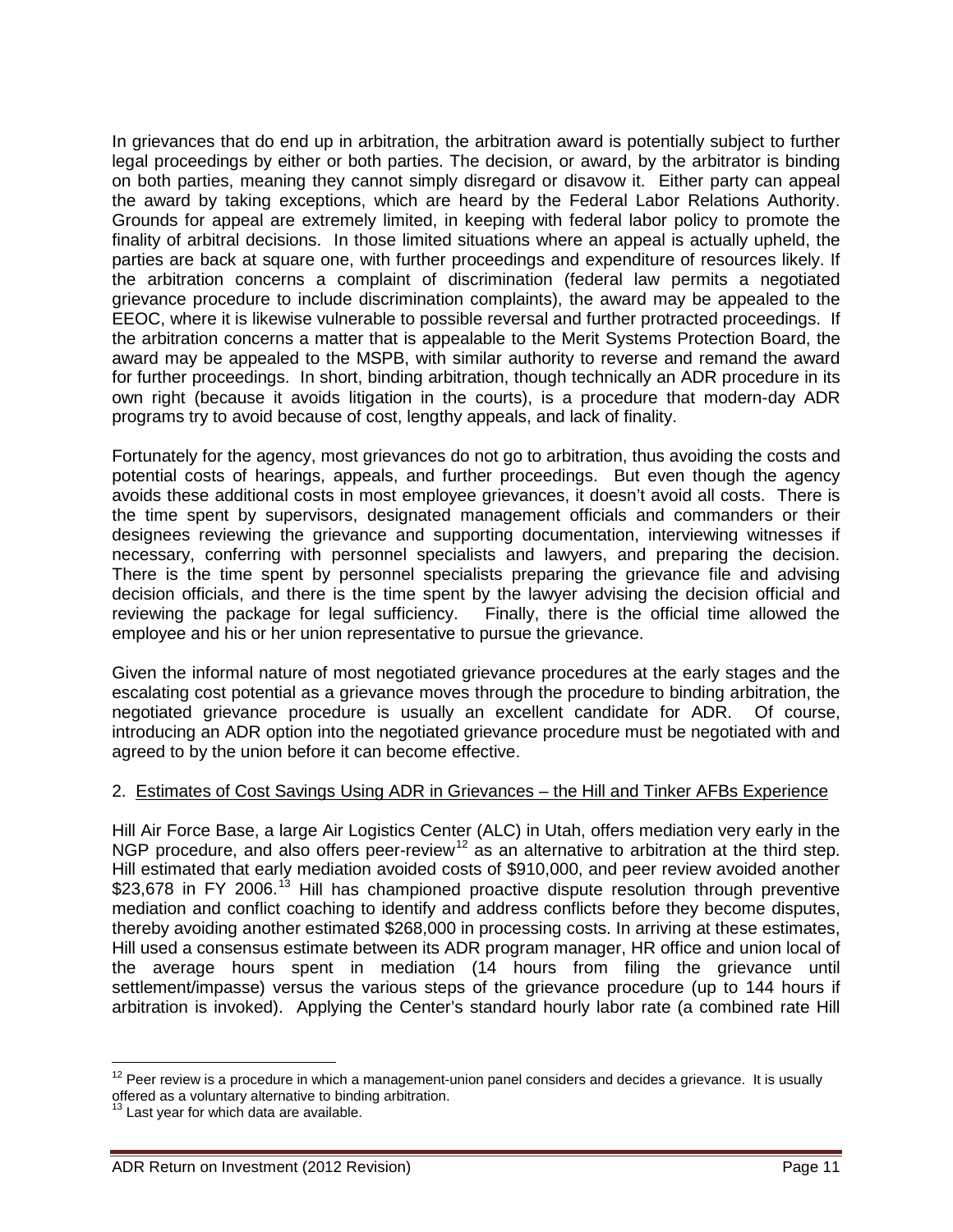charges its depot repair customers that accounts for all embedded white and blue collar labor costs) to these agreed-upon averages yielded the estimated labor hours and cost savings.

Tinker AFB, a large Air Logistics Center in Oklahoma, estimated it avoided \$276,000 and saved \$241,500 using early mediation in 69 grievances (average cost: \$500) instead of processing them through to arbitration (average reported cost: \$4,000). In disputes in which the employee chose not to file a grievance, the use of ADR to resolve 72 complaints avoided \$288,000 and saved \$252,000.

The cost savings and cost avoidance figures cited by Hill and Tinker are estimates only, and they presume that every dispute not resolved by ADR would have pursued the regular process to its ultimate conclusion, an unlikely scenario. However, every dispute resolved at an early, informal stage, with minimal investment of time and resources, ensures that it goes no further, thus limiting the installation's exposure to additional costs and returning the workplace to a more productive environment. Accordingly, these analyses show that on a case-by-case basis, the use of ADR to settle a workplace dispute at an early stage in the process saves money and conserves resources in three ways: (1) it focuses on early resolution, before substantial investments of time and resources; (2) it effectively limits further exposure to additional dispute resolution costs by carrying a high resolution rate; and (3) it facilitates the quick return to a less hostile, more productive workplace environment.

### 3. Notional Cost-Comparison: Mediation *vs.* Grievance Procedure Step Process

As long as a dispute resolution program has a fair idea of the amount of time spent by all participants in resolving a grievance using both the NGP and ADR, it can do at least a rudimentary comparison of transaction (i.e., processing) costs to see if ADR is in fact a cheaper, faster alternative to the process it replaces. We can illustrate this comparison as follows: suppose Fort X averages 100 grievances per year. Assume it costs an average \$2,000 in manpower and other embedded costs to process each grievance through Step 2 of the NGP (no arbitration). The total cost of resolving those 100 grievances using the NGP is \$200,000 for the year (100 grievances X \$2,000 per grievance). If half of those grievances are mediated, at an average cost of \$500 per case, the total cost is only \$125,000 (50 X \$500 + 50 X \$2,000 = \$125,000), or 38.5 percent less, a significant savings.

The above comparison assumes that every case that goes to mediation settles. Of course, that does not happen. Most cases do settle, and the ones that don't can resume the regular NGP at the point they were at when the parties elected to try ADR. For purposes of our illustration, let us suppose a resolution rate of 70 percent, which is typical in grievances. If 50 grievances go to ADR, 35 will be settled (50 X 70% = 35). The remaining 15 that do not settle can resume the regular negotiated procedure. Therefore, our total cost to resolve 100 grievances using a halfand-half mixture of ADR and the NGP is \$155,000 (35 grievances successfully mediated at \$500 per grievance, + 50 grievances resolved using the NGP at \$2,000 per grievance, + the 15 grievances unsuccessfully mediated that switched over to the NGP, at \$2,500 per grievance). That still represents a \$45,000 cost savings compared to using the regular NGP to process all 100 grievances.

Using this analysis, we can see that the more ADR is used, the greater the ability to avoid costs. If 60 of our 100 grievances go to mediation, and 80 percent are resolved, the total cost drops to \$134,000 (48 grievances successfully mediated at \$500 per grievance, + 40 grievances resolved using the NGP at \$2,000 per grievance, + 12 grievances unsuccessfully mediated that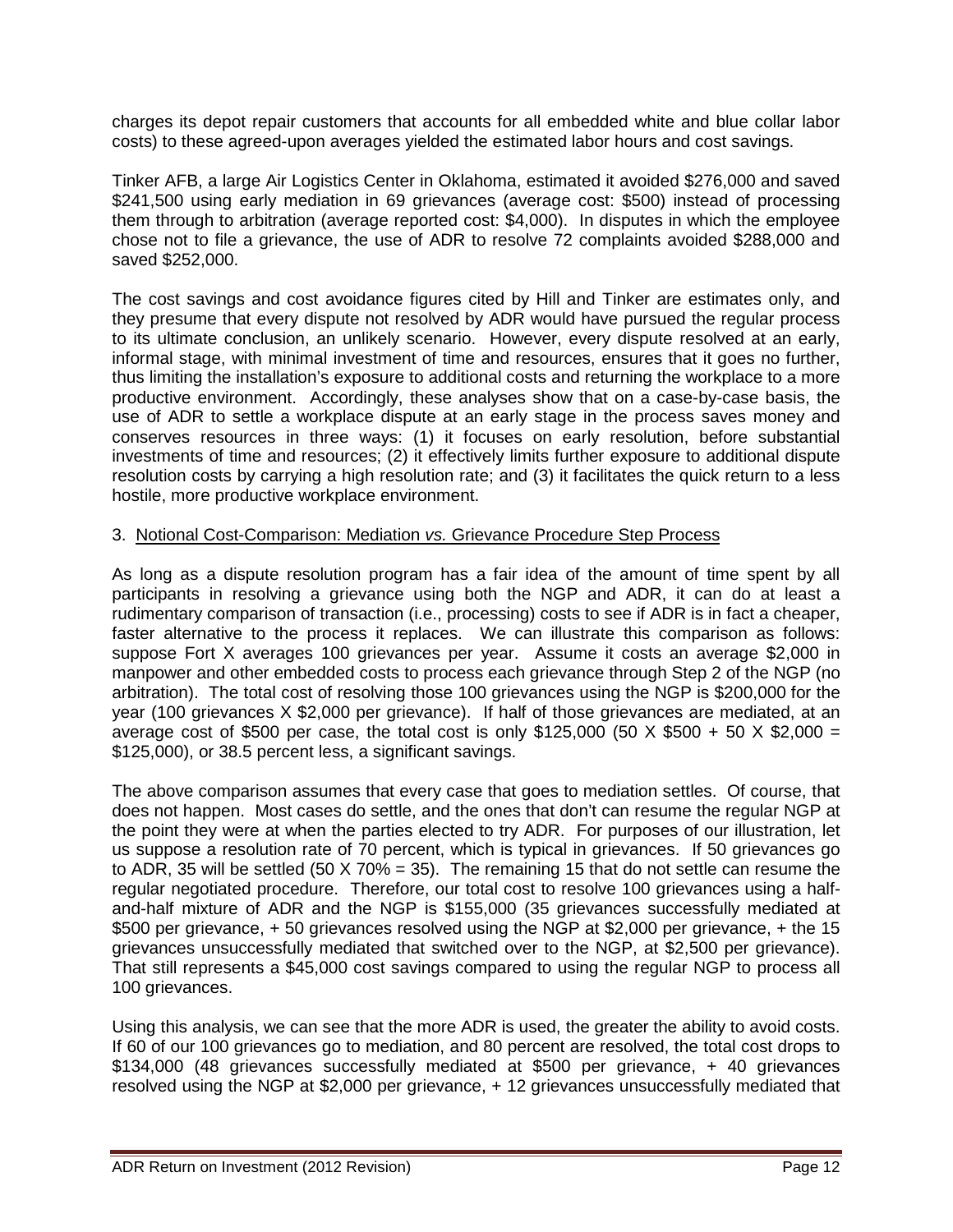switched over to the NGP). The bottom line is that increasing the use of ADR in negotiated grievances should incrementally reduce the costs of resolving them.

This analysis looks only at so-called "transaction" costs, i.e., the costs associated with actually processing the complaint. Of course, there are also "outcome" costs, i.e., the value of any terms of an agreement. In most workplace disputes, some of these terms may have a readily discernable monetary value, such as back-pay or a performance award, but most terms are not strictly monetary, such as a higher score on an appraisal or removal of an item in the employee's personnel file. Those costs are difficult to measure precisely in most cases. So how do we know that mediating grievances saves time and money? We really don't, but any process that empowers both sides to find common solutions, does it in an average four to six hours, and achieves a mutually acceptable settlement agreement 70 to 80 percent of the time, has to be better than the processes it replaces, not to mention less divisive to the work environment.

### 4. Unfair Labor Practice (ULP) Charges.

Unlike grievances, ULP charges are filed with the General Counsel of the FLRA, alleging that the other party (usually management in a union-filed charge, but it can also be the union in a management-filed charge) has committed a prohibited "unfair labor practice" under the Federal Service Labor-Management Relations Statute (5 U.S.C., Chapter 71). Once a ULP charge gets before the cognizant FLRA Regional Director, its processing and disposition are largely left to the Authority's procedures, although the Authority, like most federal administrative adjudicative boards, has been promoting the use of ADR and other settlement techniques in recent years to reduce its caseload and encourage better labor-management relationships.

Before a ULP charge gets to the Authority, management and the union have several options for using ADR to resolve it locally. They can agree to submit ULP charges to mediation before going to the Authority. They can set up a peer review program to consider and decide ULPs and other disputes as a joint labor-management endeavor. Charleston Air Force Base instituted a peer review program to handle what had become a crushing level of ULP allegations. After the program was up and running for a year, ULPs dropped to zero, and not a single labor complaint had to be referred to an outside party (like the FLRA) for decision, thus significantly cutting the \$120,000 the base usually spent on resolving labor disputes each year. For its efforts, Charleston was recognized by the Office of Personnel Management in 2001 as an Outstanding ADR Program in the Federal Government.

Does keeping a ULP charge on post and resolving it locally save money and resources over inviting the FLRA in to investigate and, if necessary, adjudicate it? Merely to ask the question is to answer it. Of course it does. One need only consider the procedure for a ULP complaint that gets filed with the Authority: investigation by the Regional Director, which requires the time and effort of the legal office, the Civilian Personnel Flight, supervisors, possibly the commander, and employees called as witnesses. If based on the investigation the Regional Director believes there is sufficient evidence to prosecute, a formal complaint is issued. At that point the matter is referred for a hearing before an Administrative Law Judge. As an adversarial proceeding, preparation for and presentation of the case entails a considerable amount of attorney time, discovery costs, witnesses, and support from Civilian Personnel. Decisions of the ALJ can end up in lengthy appeals to the full Authority, where the case can be tied up for an additional year or more, followed by possible appeals to the Federal Circuit Court of Appeals.